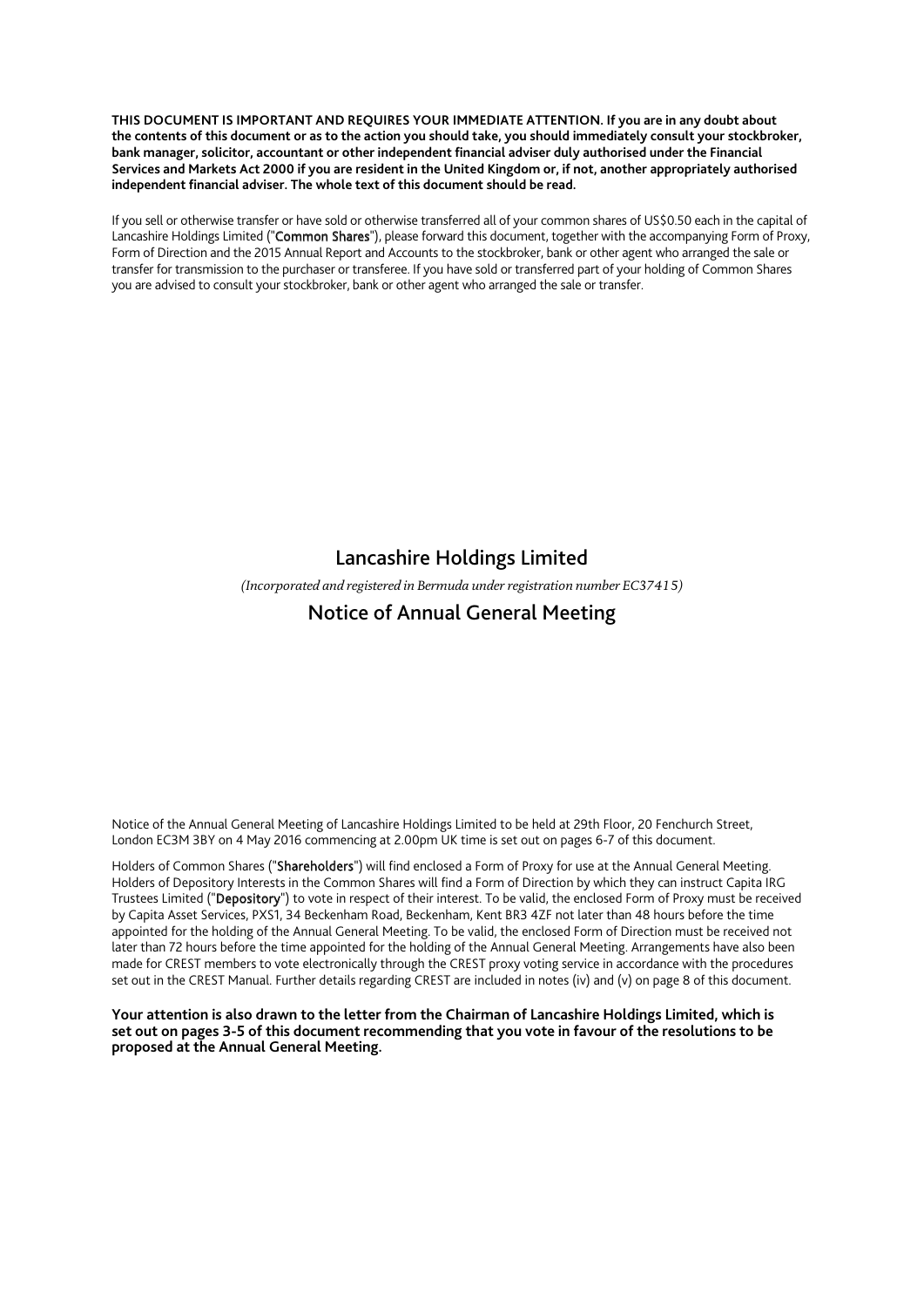# Note Regarding Forward-Looking Statements

Certain statements and indicative projections (which may include modeled loss scenarios) made in the Chairman's letter in this document that are not based on current or historical facts are forward-looking in nature including, without limitation, statements containing the words "believes", "anticipates", "plans", "projects", "forecasts", "guidance", "intends", "expects", "estimates", "predicts", "may", "can", "likely", "will", "seeks", "should", or, in each case, their negative or comparable terminology. All such statements other than statements of historical facts including, without limitation, the financial position of the Company and its subsidiaries (the "**Group**"), the Group's liquidity, results of operations, prospects, growth, capital management plans and efficiencies, ability to create value, dividend policy, operational flexibility, composition of management, business strategy, plans and objectives of management for future operations (including development plans and objectives relating to the Group's insurance business) are forward-looking statements. Such forward-looking statements involve known and unknown risks, uncertainties and other important factors that could cause the actual results, performance or achievements of the Group to be materially different from future results, performance or achievements expressed or implied by such forward-looking statements.

These factors include, but are not limited to: the Group's ability to integrate its businesses and personnel; the successful retention and motivation of the Group's key management; the increased regulatory burden facing the Group; the number and type of insurance and reinsurance contracts that the Group writes or may write; the Group's ability to implement successfully its business strategy during 'soft' as well as 'hard' markets; the premium rates which may be available at the time of such renewals within the Group's targeted business lines; the possible low frequency of large events; potentially unusual loss frequency; the impact that the Group's future operating results, capital position and rating agency and other considerations may have on the execution of any capital management initiatives or dividends; the possibility of greater frequency or severity of claims and loss activity than the Group's underwriting, reserving or investment practices have anticipated; the reliability of, and changes in assumptions to, catastrophe pricing, accumulation and estimated loss models; increased competition from existing alternative capital providers, insurance linked funds and collateralised special purpose insurers and the related demand and supply dynamics as contracts come up for renewal; the effectiveness of the Group's loss limitation methods; the potential loss of key personnel; a decline in the Group's operating subsidiaries' rating with A.M. Best, Standard & Poor's, Moody's or other rating agencies; increased competition on the basis of pricing, capacity, coverage terms or other factors; a cyclical downturn of the industry; the impact of a deteriorating credit environment for issuers of fixed income investments; the impact of swings in market interest rates and securities prices; a rating downgrade of, or a market decline in, securities in its investment portfolio; changes in governmental regulations or tax laws in jurisdictions where the Group conducts business; any of the Group's Bermudian subsidiaries becoming subject to income taxes in the United States or the United Kingdom; the inapplicability to the Group of suitable exclusions from the UK CFC regime; and any change in UK government policy which impacts the CFC regime.

These forward-looking statements speak only as at the date of publication. Lancashire Holdings Limited expressly disclaims any obligation or undertaking (save as required to comply with any legal or regulatory obligations including the rules of the London Stock Exchange) to disseminate any updates or revisions to any forward-looking statements to reflect any changes in the Group's expectations or circumstances on which any such statement is based.

### Expected Timetable of Principal Events

Publication of this document and posting to Shareholders 14 March 2016 Voting record date 5.00pm UK time on 1 April 2016 Latest time and date for receipt of Forms of Direction 2.00pm UK time on 1 May 2016 Latest time and date for receipt of Forms of Proxy 2.00pm UK time on 2 May 2016 Time and date of Annual General Meeting 2.00pm UK time on 4 May 2016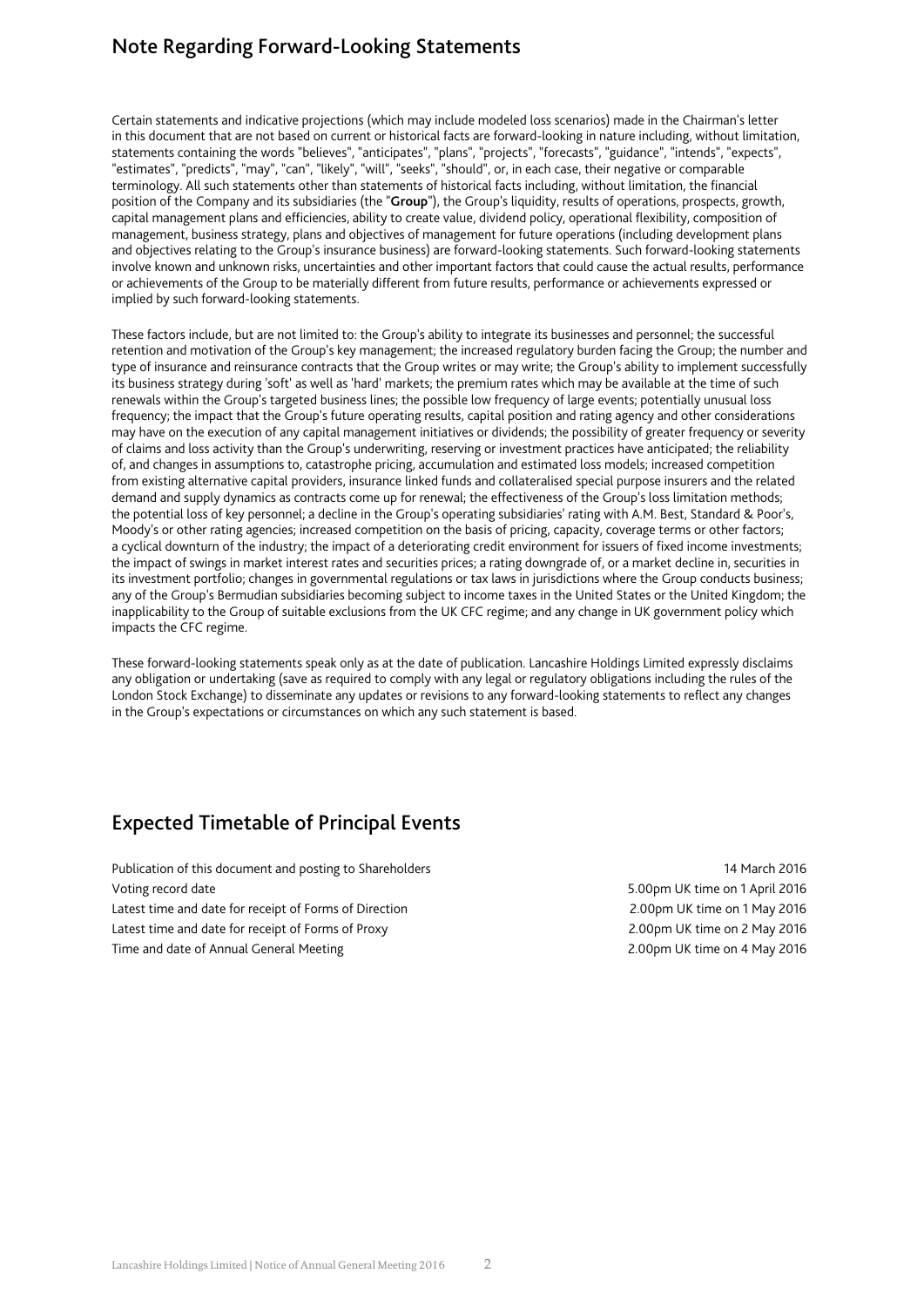# Letter from the Chairman of Lancashire Holdings Limited (the "Company")

*(Incorporated and registered in Bermuda under registration number EC37415)* 

#### *Directors:*

**Peter Clarke,** *Non-Executive Director*  **Emma Duncan,** *Non-Executive Director*  **Simon Fraser,** *Senior Independent Director*  **Samantha Hoe-Richardson,** *Non-Executive Director*  **Alex Maloney,** *Chief Executive Officer*  **Tom Milligan,** *Non-Executive Director*  **Martin Thomas,** *Non-Executive Chairman*  **Elaine Whelan,** *Chief Financial Officer* 

*Head Office:* 29th Floor 20 Fenchurch Street London EC3M 3BY United Kingdom

*Registered Office:* Power House 7 Par-la-Ville Road Hamilton HM 11 Bermuda

### **14 March 2016**

### To all Shareholders:

Dear Shareholder,

### Notice of Annual General Meeting and recommendation to vote in favour of the Resolutions

I am writing to give you details of the business proposed to be considered at the Company's forthcoming Annual General Meeting ("**AGM**") to be held at 29th Floor, 20 Fenchurch Street, London EC3M 3BY on 4 May 2016 commencing at 2.00pm UK time. The notice convening the AGM is set out on pages 6-7 of this document.

### Proposed Business of the AGM

#### **1. Accounts and Auditors (Resolutions 1, 2, 3 and 4)**

Resolutions are proposed to receive the Company's audited consolidated financial statements and to approve the Annual Report on Remuneration, which are contained in the 2015 Annual Report and Accounts (Resolutions 1 and 2), to re-appoint the Company's auditors (Resolution 3), and to authorise the Company's board of directors (the "Board") to set the auditors' remuneration (Resolution 4).

Resolution 2 seeks Shareholders' approval for the Annual Report on Remuneration as set out in the second part of the Directors' Remuneration Report, on pages 71 to 88 of the 2015 Annual Report and Accounts. The Directors' Remuneration Policy, which describes the Company's remuneration policy for 2014 and the following two years, was approved by a binding Shareholder vote at the annual general meeting held on 30 April 2014.

The Company's auditors, Ernst & Young LLP, have audited those parts of the Directors' Remuneration Report required to be audited and their report may be found on pages 96 to 101 of the 2015 Annual Report and Accounts.

### **2. Re-election of Directors (Resolutions 5, 6, 7, 8, 9, 10 and 11)**

The UK Corporate Governance Code (the "Code") recommends that all Directors of FTSE 350 companies should be subject to annual re-election by shareholders. Accordingly, all the Directors of the Company (apart from me, as in accordance with the announcement made on 18 February 2016, I will retire from the Board at the conclusion of the AGM) are submitting themselves for re-election at the AGM. In the Board's view, each Director continues to make an effective contribution to the deliberations of the Board and to demonstrate commitment to their role. This view is supported by my own review of their performance following our triennial externally facilitated evaluation of the Board.

Further information about the performance evaluation process and the Directors, including their biographies, is set out in the accompanying 2015 Annual Report and Accounts.

The Board considers all the Non-Executive Directors to be independent within the meaning of the Code.

### **3. Renewal of general and unconditional authority to allot shares (Resolution 12)**

Pursuant to Bye-law 2.4 of the Company's Bye-laws, the Board is seeking Shareholders' approval to renew the general and unconditional authority granted to the Directors to allot Relevant Securities (as defined in Bye-law 2.4(b)) up to an aggregate nominal value of US\$33,556,986, an amount equal to approximately one-third of the issued Common Share capital of the Company as at the date of this document. The Directors of the Company have no present intention of issuing any Relevant Securities pursuant to this authority, but believe it to be in the best interests of the Company for the Board to be granted this authority to take advantage of appropriate opportunities.

The authority granted by this resolution will be exercised only if the Directors of the Company believe that to do so would be in the best interests of the Company. Unless otherwise renewed or revoked by the Shareholders in general meeting, this authority will expire at the conclusion of the annual general meeting of the Company in 2017 or, if earlier, 15 months from the date the relevant resolution is passed.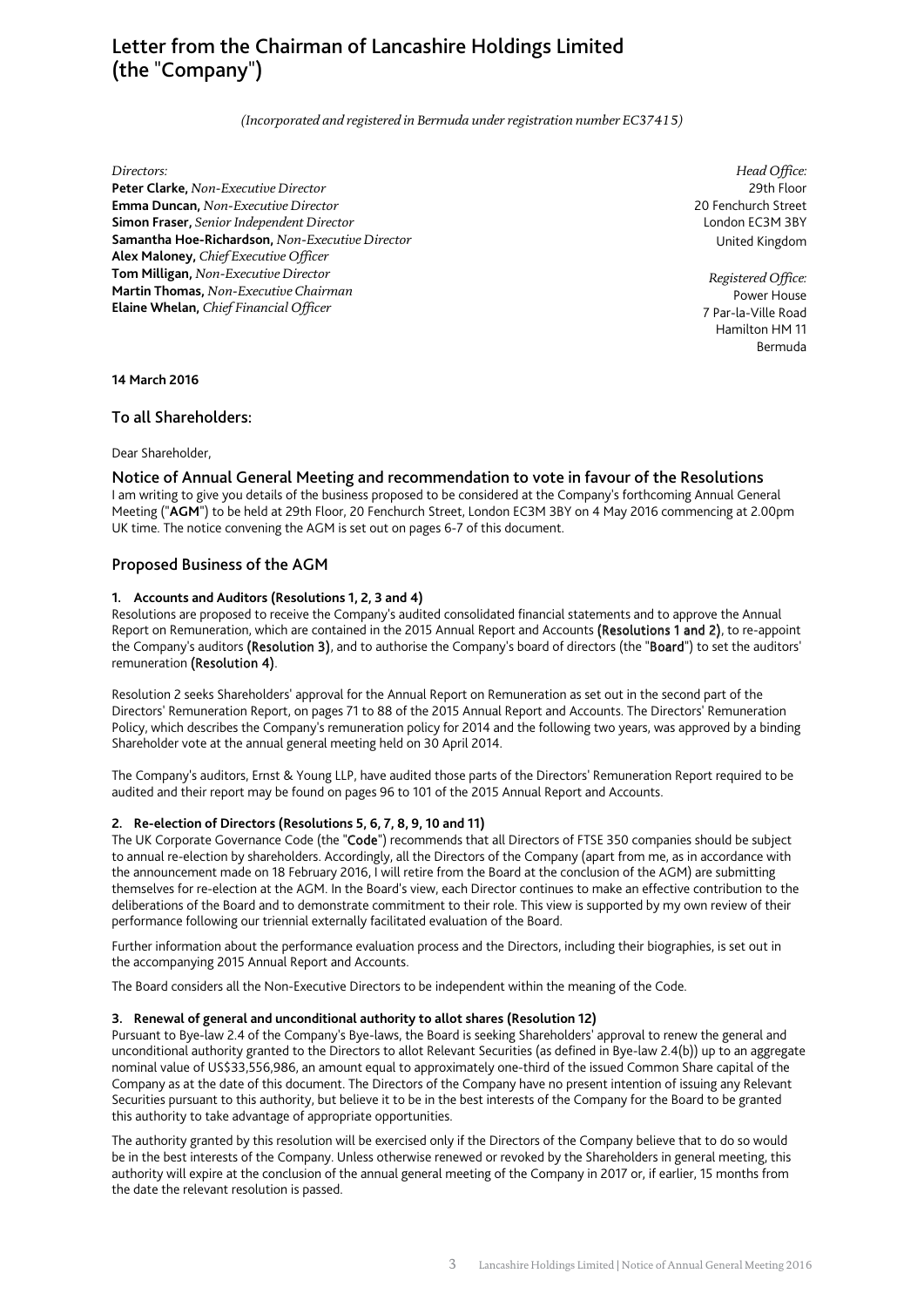#### **4. Renewal of authority to allot shares for cash on a non pre-emptive basis (Resolution 14)**

Pursuant to Bye-law 2.6 of the Company's Bye-laws, the Board is seeking Shareholders' authorisation for the Directors of the Company to allot Equity Securities (as defined in Bye-law 2.5(g)) up to an aggregate nominal value of US\$15,100,644 on a non pre-emptive basis, such amount being approximately 15 per cent of the Company's issued share capital as at the date of this document. The Bye-laws of the Company require that, unless Shareholders resolve otherwise, any Equity Securities allotted for cash must be offered to existing holders of Relevant Shares, Relevant Employee Shares and Relevant Warrant Shares (each as defined in Bye-law 2.5(g)) pro rata to their existing shareholdings. The Bye-laws permit this requirement to be disapplied and the purpose of this resolution is to authorise the Board to allot Equity Securities as if such provisions did not apply in certain circumstances, when the Board considers that to do so would be in the best interests of the Company.

The Board acknowledges that the amount of the pre-emption disapplication for which authority is requested is above the 5 per cent level that is considered routine by UK investors and investor groups. In seeking this authorisation, the Board's resolve has been strengthened over a number of years through its extensive engagement with the Company's Shareholders, to whom we have explained the need to maintain competitiveness in the face of changing market circumstances.

In the last few years a similar resolution has been overwhelmingly supported by the Company's Shareholders: in 2011, a Special Resolution requesting authority at 10 per cent was approved on 18 August 2011 by 95.62 per cent of the votes cast, and at the annual general meeting held on 3 May 2012 a similar resolution was approved by 94.74 per cent of the votes cast. At the annual general meeting held on 1 May 2013 a Special Resolution requesting authority at the 15 per cent level was approved by 96.46 per cent of the votes cast, and at the annual general meeting held on 30 April 2014 a similar resolution was approved by 95.34 per cent of the votes cast. At the annual general meeting held on 29 April 2015 a similar resolution was approved by 95.97 per cent of the votes cast.

The strategic business case is described in more detail below. In the Board's view it wholly justifies the larger pre-emption disapplication, in line with the principles published by the UK Pre-emption Group, which are supported by UK investor groups.

As a Company, we seek to be nimble in our capital management strategy, returning our Shareholders' capital to them when we do not need it for underwriting purposes. The Board believes strongly that the converse of this strategy is that the Company should have the flexibility to raise capital quickly if the need ever arises, particularly with the influx of third party capital to the sector, in structures that allow it to be put to use at very short notice. At current share prices (calculated during the period immediately prior to the printing of this document), the proposed authority would enable the Company to raise approximately US\$231 million. The Company does not expect to utilize this authority as a response to normal loss events. Rather, this authority will be utilized to respond to a significant 'market moving' loss event, for example, an industry loss in excess of Hurricane Katrina. Shareholders will note the peak zone elemental loss exposures of the Company as at the end of 2015, set out at page 115 of the 2015 Annual Report and Accounts. The request for the 15 per cent authority at the current share price (calculated during the period immediately prior to the printing of this document) would enable the Company to replenish the vast majority of the capital exposed under its maximum one in one hundred peak loss exposure for a Non-Gulf of Mexico – U.S. Hurricane loss, which as at 31 December 2015 stood at US\$236.2 million.

The Company operates in a market that rewards the fastest to react; those who can play a role in benchmarking an adjusted pricing regime, as well as meeting brokers' needs for immediate capacity. In this way, first movers make the new market. The Board is recommending that, as in previous years, Shareholders vote for this first mover advantage. Your support for Resolution 14 will help give the Company greater competitive parity with its insurance company peers, particularly those of its competitors operating in the Bermuda and U.S. markets, as well as providers of and vehicles for third-party capital.

However, the Board has no immediate intention to use this authority. If as a result of a major market loss current capital levels are reduced, the Board considers that it is important to provide the Company with immediate access to a full range of financing options both from a risk management perspective and to reinforce the Company's strategy of managing capital actively and prudently.

The Company's active capital management strategy continues to be demonstrated by the special dividend declared in November 2015 for the 2015 year of US\$0.95 per share.

Unless otherwise renewed or revoked by the Shareholders in general meeting, this authority will expire at the conclusion of the annual general meeting of the Company in 2017 or, if earlier, 15 months from the date the relevant resolution is passed.

#### **5. Resolution to authorise the Company to purchase its own shares (Resolution 15)**

The Board is seeking Shareholders' approval to renew the authority granted to the Company by the Shareholders at the annual general meeting held on 29 April 2015. Pursuant to such authority, the Company is generally and unconditionally authorised to make one or more market purchases of the issued Common Shares of the Company up to an aggregate nominal value of US\$10,067,096, an amount equal to approximately 10 per cent of the issued Common Share capital of the Company as at the date of this document, at a price of not less than the nominal value of the Common Shares (exclusive of expenses payable by the Company).

The maximum price per Common Share (exclusive of expenses payable by the Company) that may be paid under the authority shall not exceed the higher of: (i) 5 per cent above the average of the closing middle market quotations of the Company's Common Shares derived from the London Stock Exchange Daily Official List for the 5 business days before the purchase is made; and (ii) an amount equal to the higher of the price of the last independent trade and the highest current independent bid for the Common Shares on the London Stock Exchange at the time of purchase. Purchases may otherwise be made in such manner and on such terms as the Board or any authorised committee may from time to time determine. Purchases would only be made if the effect would be expected to improve earnings per share and the Board considers that it would be in the best interests of the Company to do so. Pursuant to the Bye-laws of the Company, no purchase can be made if the Board determines that it would result in a non-de minimis adverse tax, legal or regulatory consequence to the Company, any of its subsidiaries or any holder of shares or its affiliates.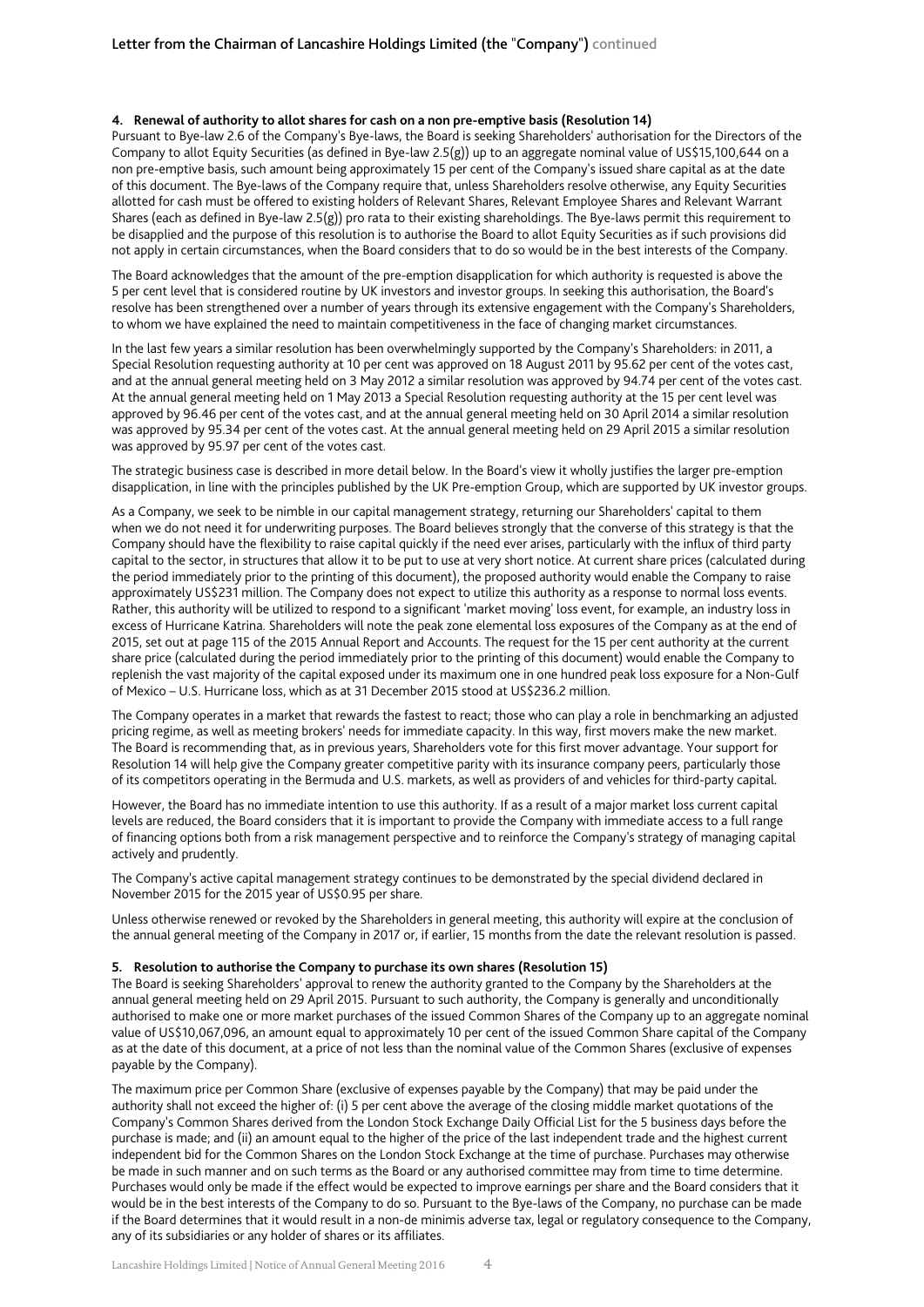The Company cannot by law (in respect of the par value of the shares to be purchased) purchase its own shares except out of:

- (a) the capital paid up thereon; or
- (b) the funds of the Company which would otherwise be available for dividend payment or distribution; or
- (c) the proceeds of a fresh issue of shares made for the purpose of the repurchase, and

the premium if any payable on the repurchase is provided out of the funds of the Company which would otherwise be available for dividend payment or distribution or out of the Company's share premium account before the repurchase date.

Unless otherwise renewed or revoked by the Shareholders in general meeting, this authority will expire on the conclusion of the annual general meeting of the Company in 2017 or, if earlier, 15 months from the date the relevant resolution is passed.

This resolution complies with the current guidance issued by The Investment Association and the Board will have regard to any guidance issued by The Investment Association that may be published at the time of any such purchase of issued Common Shares of the Company.

Any shares repurchased by the Company will be cancelled or held as treasury shares.

#### **6. Resolution to amend the Company's Bye-laws (Resolution 13)**

Pursuant to Bye-law 88.1 of the Company's Bye-laws, the Board is seeking Shareholders' approval to amend the Company's Bye-laws. There are two changes proposed.

(a) It is proposed to insert a new Bye-law 18.5 in Bye-law 18, to provide the Board with the discretion to cancel or defer a dividend or distribution in circumstances where this may be necessary or appropriate to comply with any applicable law or regulation or to meet any applicable capital or solvency requirement.

The new EU prudential regulatory regime for insurers (known as "Solvency II") applied to the Company with effect from 1 January 2016. In order for the Company's Common Shares to be counted towards the capital and solvency requirements of the new regime, any dividends declared by the Company (and other distributions) must be capable of being cancelled or deferred at any time before payment if the relevant capital or solvency requirements have been breached or payment of the dividend (or other distribution) would lead to such a breach.

To provide the Board with sufficient flexibility for the Company to comply with the new regime, the circumstances in which a dividend (or other distribution) may be cancelled or deferred have been drafted widely. The Board will exercise this power in line with their duties to the Company. They do not expect to cancel or defer a dividend (or other distribution) except where they believe that it may be necessary or appropriate to do so because of the applicable legal, regulatory, capital or solvency requirements.

(b) During 2015 the remaining warrants to purchase the Company's Common Shares (that were issued on 16 December 2005) were exercised and there are no more warrants over Common Shares in issue. Accordingly, it is proposed to amend the Bye-laws to remove references to "Warrant Certificates", "Warrant Holders", "Warrant Shares" and "Relevant Warrant Shares".

A draft of the Bye-laws, including the proposed amendments, is available on the Company's website at www.lancashiregroup.com

#### **Voting**

**A Form of Proxy for use by Shareholders at the AGM is enclosed with this document. Whether or not you propose to attend the AGM, you are urged to complete and sign the Form of Proxy in accordance with the instructions printed thereon and to return it to the Company's Registrars, Capita Asset Services, PXS1, 34 Beckenham Road, Beckenham, Kent BR3 4ZF, as soon as possible and in any event so as to be received no later than 2.00pm UK time on 2 May 2016 (being 48 hours before the time appointed for the holding of the AGM). The return of a completed Form of Proxy or the submission by CREST members of an electronic proxy appointment will not preclude you from attending the AGM and voting in person, should you so wish.** 

**Holders of Depository Interests in the Company wishing to instruct Capita IRG Trustees Limited, the Depository, to vote in respect of the holder's interest should use the enclosed Form of Direction. The completed Form of Direction must be received by Capita Asset Services, PXS1, 34 Beckenham Road, Beckenham, Kent BR3 4ZF, as soon as possible and in any event so as to be received no later than 2.00pm UK time on 1 May 2016 (being 72 hours before the time appointed for the holding of the AGM).** 

#### **Record Date**

Only Shareholders entered on the register of members of the Company at 5.00pm UK time on 1 April 2016 shall be entitled to attend and vote at the AGM in respect of the number of Common Shares registered in their name at that time. Changes to entries on the register of members after 5.00pm UK time on 1 April 2016 shall be disregarded in determining the rights of any person to attend or vote at the meeting. The length of time between the record date and the AGM is necessary to allow sufficient time to complete the voting cut-back calculations as required by Bye-laws 40 and 41 (inclusive) of the Bye-laws of the Company.

#### **Recommendation**

The Directors believe that the resolutions to be proposed at the AGM and set out in the notice convening the AGM are in the best interests of the Company and its Shareholders as a whole, for the reasons stated. Accordingly, the Board recommends Shareholders to vote in favour of all resolutions to be proposed at the AGM. Each Director who holds Common Shares in the Company intends to vote in favour of all the resolutions in respect of his or her own shareholding.

Yours faithfully,

**Martin Thomas**  *Chairman*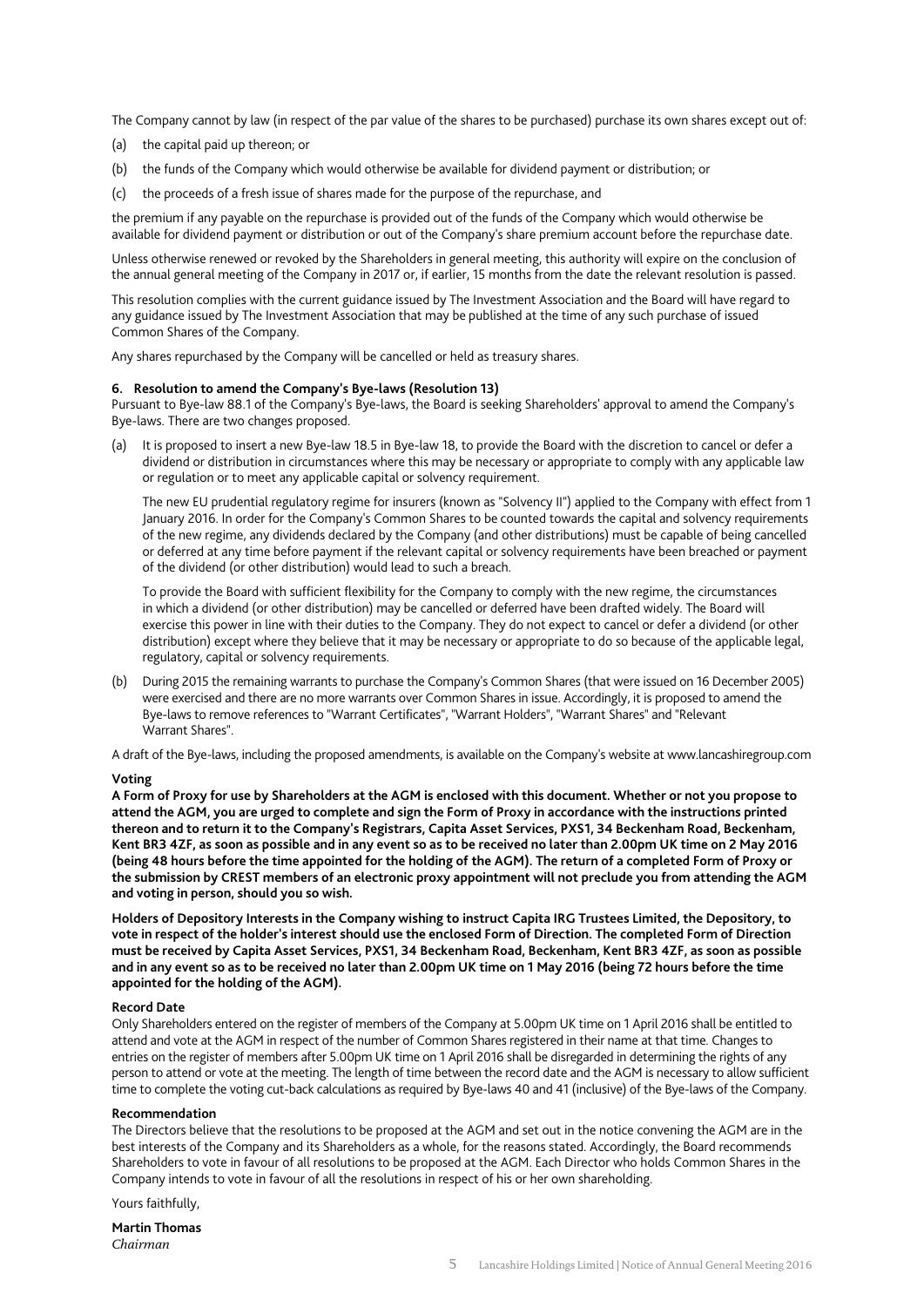# Lancashire Holdings Limited Notice of Annual General Meeting

**NOTICE IS HEREBY GIVEN** that the 2016 Annual General Meeting of the Company will be held at 29th Floor, 20 Fenchurch Street, London EC3M 3BY on 4 May 2016 commencing at 2.00pm UK time, for the purpose of considering and, if thought fit, passing the following resolutions.

Resolutions 1-13 (inclusive) will be considered and, if thought fit, passed as ordinary resolutions. Resolutions 14 and 15 will be considered and, if thought fit, passed as Special Resolutions (as defined in the Bye-laws).

### **ORDINARY RESOLUTIONS**

- 1. To receive the Company's audited consolidated financial statements for the year ended 31 December 2015.
- 2. To approve the Annual Report on Remuneration as set out in the second part of the Directors' Remuneration Report for the year ended 31 December 2015.
- 3. To re-appoint Ernst & Young LLP of 25 Churchill Place, Canary Wharf, London E14 5EY, England as auditors of the Company, to hold office from the conclusion of this Annual General Meeting until the conclusion of the next annual general meeting at which the Company's financial statements are presented.
- 4. To authorise the Board of Directors, who may delegate this authority to the Board's audit committee, to set the auditors' remuneration.
- 5. To re-elect Peter Clarke as a Director of the Company, to hold office until the next annual general meeting or until his successor is elected or appointed or his office is otherwise vacated.
- 6. To re-elect Emma Duncan as a Director of the Company, to hold office until the next annual general meeting or until her successor is elected or appointed or her office is otherwise vacated.
- 7. To re-elect Simon Fraser as a Director of the Company, to hold office until the next annual general meeting or until his successor is elected or appointed or his office is otherwise vacated.
- 8. To re-elect Samantha Hoe-Richardson as a Director of the Company, to hold office until the next annual general meeting or until her successor is elected or appointed or her office is otherwise vacated.
- 9. To re-elect Alex Maloney as a Director of the Company, to hold office until the next annual general meeting or until his successor is elected or appointed or his office is otherwise vacated.
- 10. To re-elect Tom Milligan as a Director of the Company, to hold office until the next annual general meeting or until his successor is elected or appointed or his office is otherwise vacated.
- 11. To re-elect Elaine Whelan as a Director of the Company, to hold office until the next annual general meeting or until her successor is elected or appointed or her office is otherwise vacated.
- 12. To grant the Directors of the Company a general and unconditional authority, pursuant to Bye-law 2.4 of the Company's Bye-laws, to allot Relevant Securities (within the meaning of that Bye-law), up to an aggregate nominal value of US\$33,556,986, an amount equal to approximately one-third of the issued Common Share capital of the Company as at the date of this document, provided that: (i) unless otherwise renewed or revoked in general meeting, this authority will expire at the conclusion of the annual general meeting of the Company in 2017 or, if earlier, 15 months from the date the relevant resolution is passed; (ii) the Company shall be entitled to make, before expiry of such authority, any offer or agreement which would or might require Relevant Securities to be allotted after such expiry and the Directors may allot such Relevant Securities in pursuance of such offer or agreement as if such authority had not expired; and (iii) such authority shall be in substitution for any and all authorities previously conferred upon the Directors for the purposes of Bye-law 2.4 but without prejudice to the allotment of any Relevant Securities already made or to be made pursuant to such authorities.
- 13. To approve that the Company's Bye-laws be amended as follows:
	- (a) by the insertion of a new Bye-law 18.5:

"18.5 Any dividend or other distribution shall, at any point prior to its payment, be cancellable (and may be withheld) or deferrable by the Board if it considers, in its sole discretion, that such cancellation (and withholding) or deferral is or may be necessary or appropriate:

- (a) as a result of any applicable law or regulation; or
- (b) in order otherwise to meet any capital or solvency requirement applicable to the Company or any member of the Group.

Accordingly, notwithstanding the terms of any resolution of the Company or decision by the Board, any dividend or other distribution declared by such resolution or that is the object of a decision of the Board shall be payable subject in each case to the condition that it shall not have been cancelled (and withheld) or deferred by the Board prior to its payment (whether or not such conditionality is expressly provided for in the relevant resolution or decision of the Board). If the Board acts in good faith, it does not incur any liability to any shareholders of the Company, any transferor or transferee of shares in the Company or any of them in respect of any decision by the Board to cancel (and withhold) or defer a dividend or other distribution in accordance with this Bye-law.";

- (b) in Bye-law 1.1 to delete the definition of Warrant Certificates;
- (c) in Bye-law 2.4(b)(i) to delete the words "and any warrants exercised under the Warrant Certificates";
- (d) in Bye-laws 2.5(a)(i), 2.5(b) and 2.5(f) to delete the words "or Relevant Warrant Shares";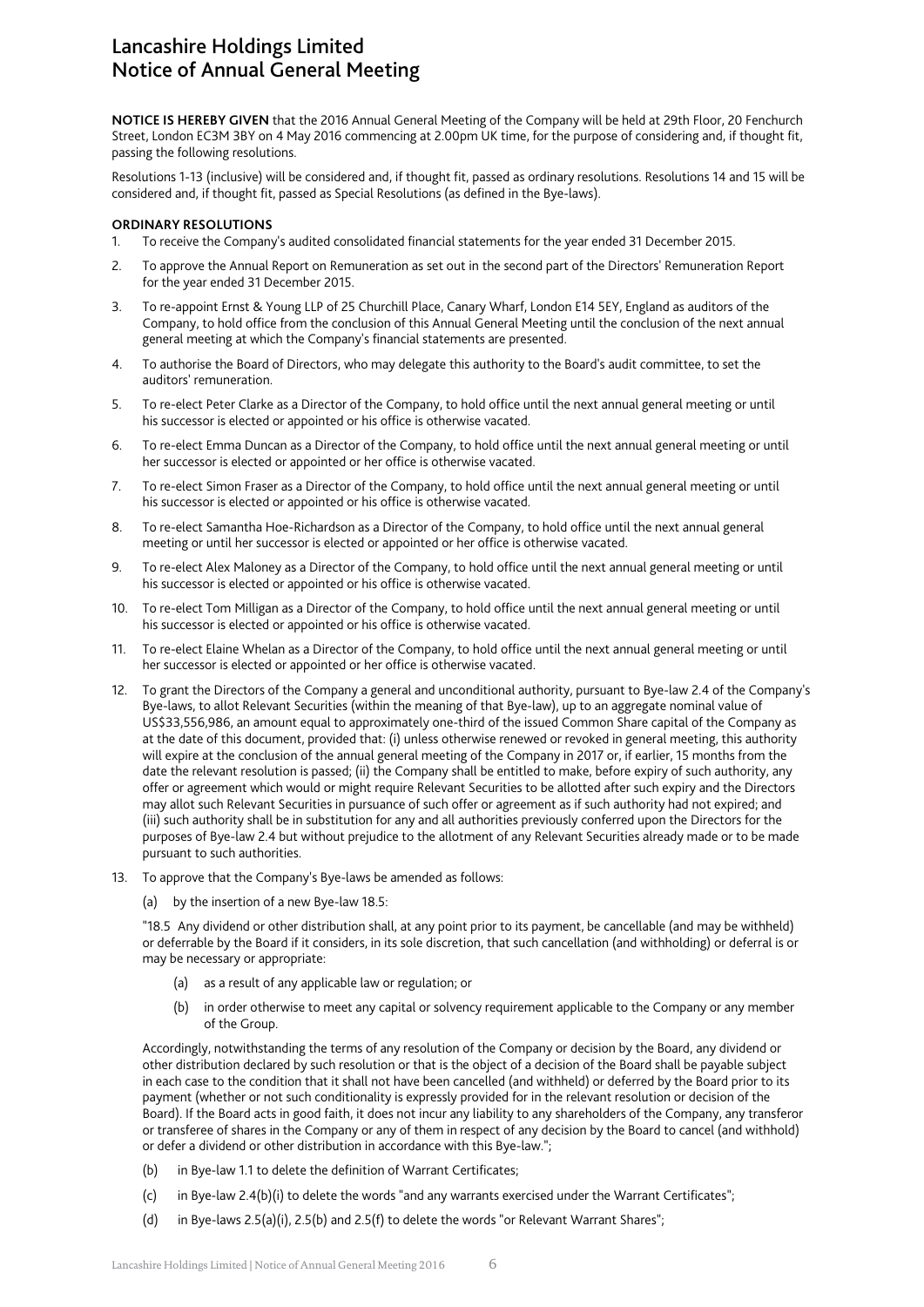- (e) in Bye-law 2.5(g)(D)(ii) to delete the words "or pursuant to any warrants exercised under the Warrant Certificates"; and
- (f) in Bye-law 2.5(g) to delete the definition of Relevant Warrant Shares.

#### **SPECIAL RESOLUTIONS**

- 14. That, subject to and conditional on the passing of Resolution 12, the Directors of the Company be authorised, in accordance with Bye-law 2.6 of the Company's Bye-laws, to allot Equity Securities (within the meaning of Bye-law 2.5(g)) for cash pursuant to the authority conferred by Resolution 12 as if Bye-law 2.5(a) of the Company's Bye-laws did not apply to such authority up to an aggregate nominal value of US\$15,100,644, such amount being approximately 15 per cent of the Company's issued share capital as at the date of this document, provided that, unless otherwise renewed or revoked by the Shareholders in general meeting, this authority will expire at the conclusion of the annual general meeting of the Company in 2017 or, if earlier, 15 months from the date the relevant resolution is passed and provided that the Company may before such expiry make any offer or agreement which would or might require Common Shares to be allotted after such expiry and the Directors may allot such Common Shares in pursuance of such offer or agreement as if Bye-law 2.5(a) did not apply.
- 15. That the Company be generally and unconditionally authorised, in accordance with Bye-law 3 of the Company's Bye-laws and pursuant to section 42A of the Companies Act of Bermuda, to make one or more market purchases of any of its common shares of US\$0.50 each ("Common Shares") in such manner and on such terms as the Directors of the Company or any authorised committee thereof may from time to time determine provided that:
	- (a) the maximum number of Common Shares hereby authorised to be purchased shall be 20,134,191 (representing approximately 10 per cent of the issued Common Share capital of the Company as at the date of this document);
	- (b) the minimum price (exclusive of expenses payable by the Company) which may be paid for a Common Share shall be US\$0.50;
	- (c) the maximum price (exclusive of expenses payable by the Company) which may be paid for a Common Share shall be the higher of:
		- (i) 5 per cent above the average of the closing middle market quotations for a Common Share of the Company taken from the London Stock Exchange Daily Official List for the 5 business days immediately preceding the day on which the Common Share is contracted to be purchased; and
		- (ii) the higher of the price of the last independent trade and the highest current independent bid for the Common Shares on the London Stock Exchange at the time of purchase as stipulated by Article 5(1) of the Commission Regulation (EC) No.2273/2003 of 22 December 2003 implementing the Market Abuse Directive (Directive 2003/6/EC of the European Parliament and of the Council) as regards exemptions for buy-back programmes and stabilisation of financial instruments;
	- (d) unless otherwise renewed or revoked by the Shareholders in a general meeting this authority will expire on the conclusion of the annual general meeting of the Company in 2017 or, if earlier, 15 months from the date the relevant resolution is passed; and
	- (e) the Company shall be entitled under such authority to make at any time before its expiry or termination any contract to purchase its own shares which will or may be executed wholly or partly after the expiry of the authority, and may make a purchase of Common Shares in pursuance of any such contract.

**By order of the Board Christopher Head**  *Company Secretary* 

14 March 2016

Head Office: 29th Floor 20 Fenchurch Street London EC3M 3BY United Kingdom

Registered Office: Power House 7 Par-la-Ville Road Hamilton HM 11 Bermuda

Registration number: EC37415